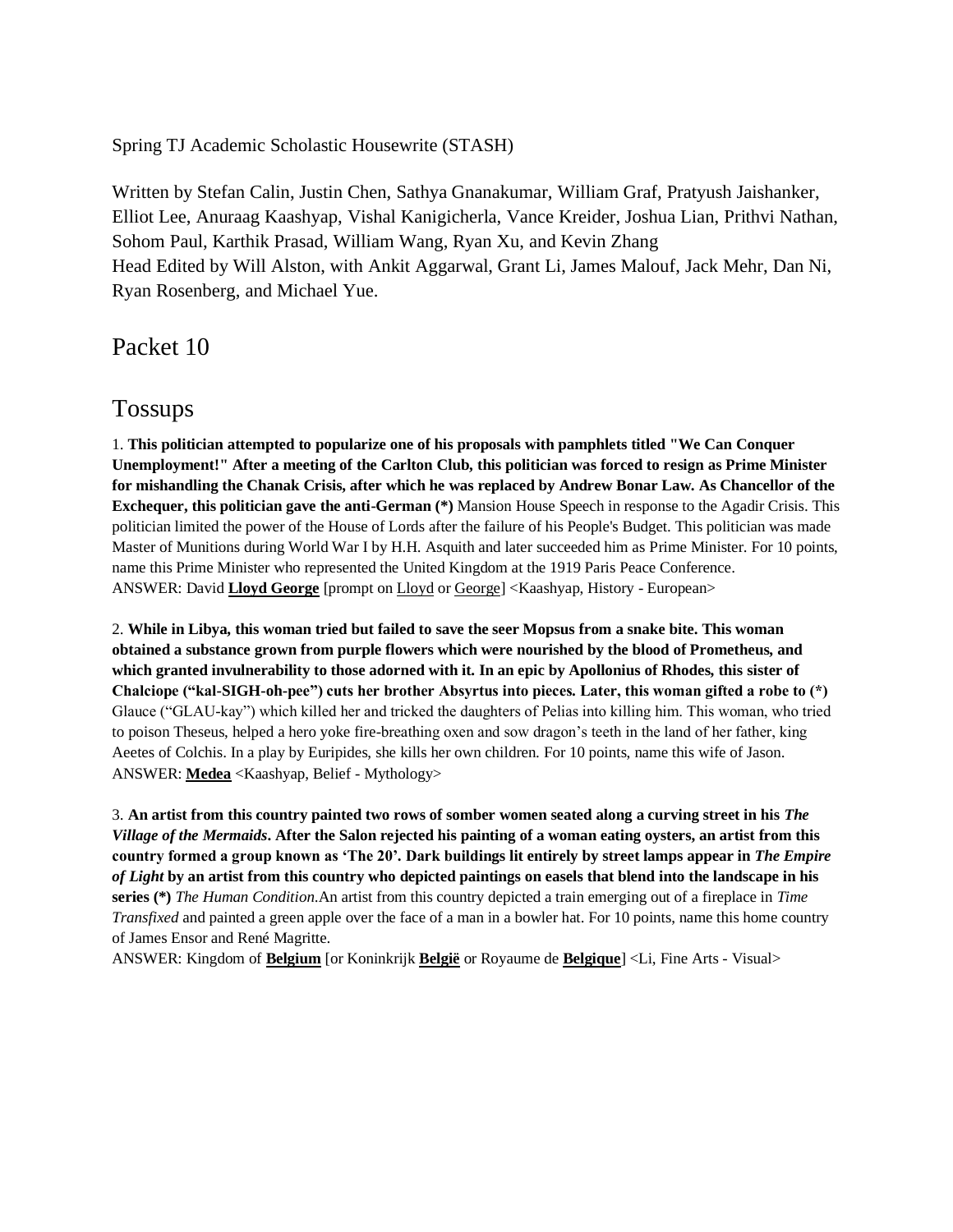4. **This author compared a dethroned emperor to the "the archetype of the young hero" in a work that contrasts the Virgin Mother with a violated woman that he refers to as a "representation of maternity". This author describes traversing a woman's body in a poem which references the Spanish Civil War in its line "Madrid, 1937". This writer analyzed his nation's isolated culture to argue that its people hide behind a symbolic (\*)** mask in one section of an essay whose other sections include "The Sons of La Malinche". One of this author's poems begins "a willow of crystal, a poplar of water" and was modeled on the Aztec calendar. For 10 points, name this author of "Sunstone" and the essay collection *The Labyrinth of Solitude.*  ANSWER: Octavio **Paz** <Chen, Literature - World>

5. **A connection between the CIA under this president and Ricky Ross is alleged by Gary Webb's book Dark Alliance. This president's campaign manager William Casey coined the phrase "October surprise". This president sent troops to capture Point Salines International Airport after the New Jewel Movement installed Maurice Bishop as President of (\*)** Grenada. This president appointed the Tower Commission to investigate violations of the Boland Amendment. An article by Gary Sick claims that this president negotiated with the government of Iran to delay the release of hostages until after the 1980 election. For 10 points, name this president whose administration saw the end of the Iran Hostage Crisis and the Iran-Contra Affair. ANSWER: Ronald (Wilson) **Reagan** <Malouf, History - American>

6. **A son of this man relates the parable of the bramble tree from Mount Gerizim after escaping a slaughter from the future ruler of Manasseh. Overnight, this man and ten followers dismantle an altar to Baal. Two kings pursued by this man, Zebah and Zalmunna, fled across the Jordan River, from where they were consequently captured and executed. This son of Joash fathered Abimelech. He chose his troops after seeing dew condense only on a piece of (\*)** wool. The imagery of a two-handled pitcher and a torch is used by one religious organization to evoke this man's leadership of 300 horn-blowing men in a victory over the Midianites. For 10 points, what Judge is the namesake of an evangelical nonprofit whose primary mission is distributing Bibles free of charge, especially in hotel rooms?

ANSWER: **Gideon** [or **Gedeon**; or **Jerubbaal**; or **Jerobaal**; accept The **Gideons** International] <Kanigicherla, Beliefs - Religion>

7. **This quantity can be correlated to the change in absorbance due to the formation of a host-guest complex in the Benesi–Hildebrand method. This quantity is multiplied by partial pressure in the Langmuir adsorption isotherm. This quantity is the negative slope of a Scatchard plot. The log of this quantity is proportional to negative delta-***H* **over** *R* **according to the (\*)** van't Hoff equation. This quantity can be converted to a similar quantity when multiplied by *RT* to the delta-*n*. The change in Gibbs energy for a reaction is equal to negative *RT* times the log of this quantity. This quantity is compared to the reaction quotient when using Le Chatelier's principle. For 10 points, name this constant that is a ratio of concentrations of products and reactants which is symbolized *K*. ANSWER: **equilibrium constant** [accept **K** or **K-eq** before mention; accept **dissociation constant**] <Calin, Science - Chemistry>

8. **A fundamental result in the field of mechanism design is the creation of one of these processes which achieves a socially optimal allocation, called a "VCG" one. Martin Shubik illustrated a paradox in which participants make infinite "rational" decisions by creating one of these processes involving a dollar. Participants do not align their actions with their true valuations in a single-move, blind design of these processes -- called (\*)** "first price" -- in which participants are commonly given sealed envelopes. Milgrom and Watson's work on these processes won them the 2020 Nobel Prize in Economics. In the "Dutch" form of these processes, a price is lowered until it hits a reserve price or a sale occurs. For 10 points, name these processes in which purchasers bid on items.

ANSWER: **auction**s [accept VCG **auction**, or Dutch **auction**, or sealed-bid **auction**] <Xu, Thought - Social Science>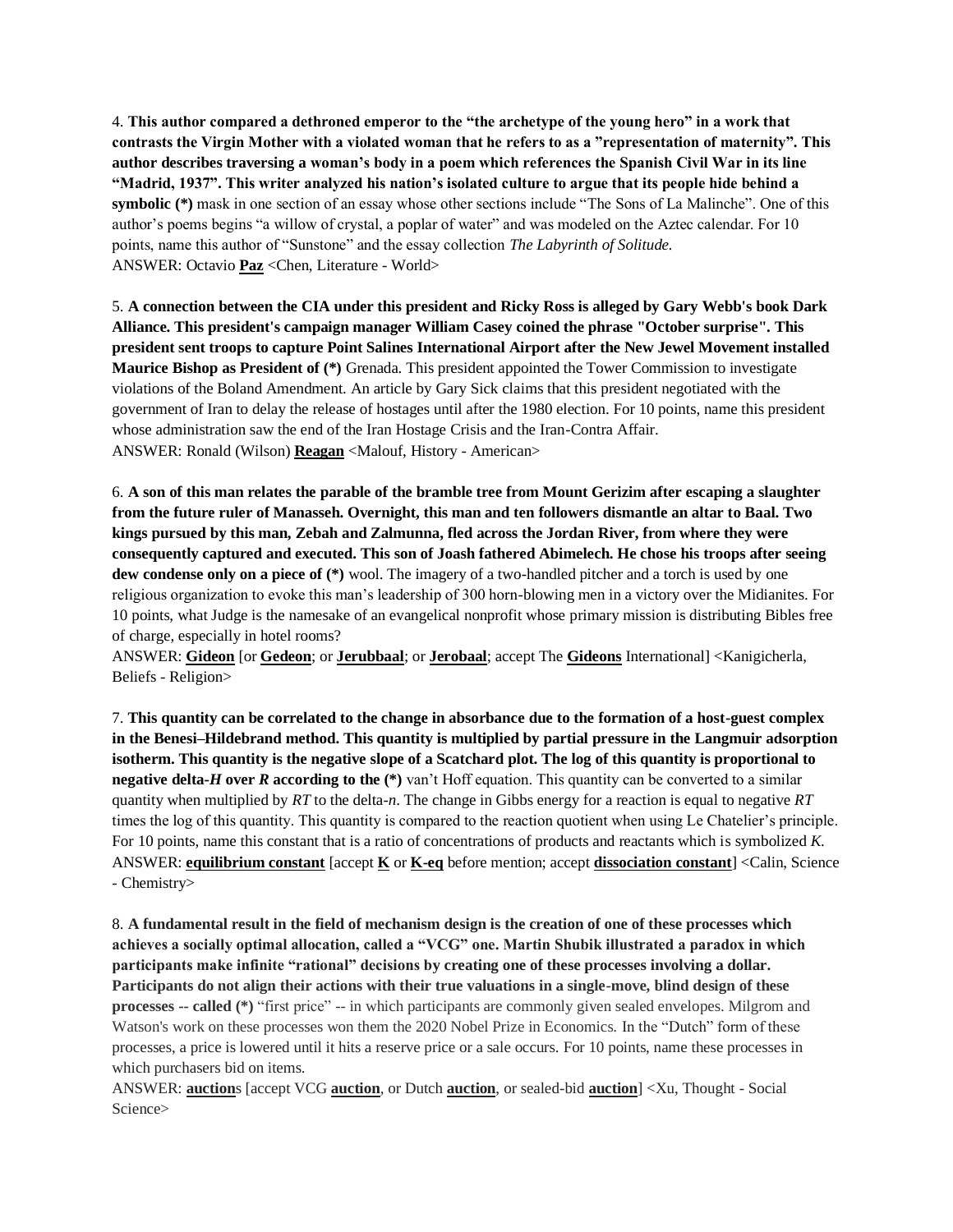9. **Finding the bones of these animals is the main reason for scientific trips to Mare aux Songes ("mar oh sonzh"). Richard Owen arranged bones of one of these animals based on the depictions of them by artist Roelant Savery. One of these animals with human hands holds a walking stick and gives a coin to a girl in an illustration by John Tenniel. That one of them declares a race where "everybody has won and all must have prizes," and is a self-caricature of the author (\*)** Lewis Carroll in *Alice in Wonderland*. *Raphus cucullatus* is the scientific name of these animals, whose closest extant relatives are the Nicobar island pigeons. The Indian Ocean island of Mauritius ("more-ISH-us") was once home to, for 10 points, what large birds often thought of as stupid because they were hunted to extinction?

ANSWER: **dodo** birds [or **dodo**s; accept **Raphus cucullatus** before "Raphus"; prompt on birds] <Alston, Modern World - Misc. Academic>

10. **In this work, a character tries to pass off his reading of a romance novel as a way to "develop one's command of the English language." While describing the Hayes Society, the protagonist of this novel tells a story about a man who calmly shoots a tiger under a dining table to illustrate his notion of "dignity". The protagonist of this novel meets Lord Halifax while working for a (\*)** Nazi sympathizer who orders him to fire two Jewish maids. At the end of this novel, the narrator decides to devote himself to Mr. Farraday after learning that Miss Kenton has had a fulfilling life outside of Darlington Hall. For 10 points, name this novel about the butler Stevens written by Kazuo Ishiguro.

ANSWER: *The Remains of the Day* <Prasad, Literature - British>

11. **Technologies like OpenVZ and Docker introduce these systems' namesake private servers at the "OSlevel" to create containers. Microsoft's .NET ("dot-NET") Framework uses one of these systems called the Common Language Runtime. A company named for the "ware" of these systems provides a hypervisor for these systems called ESXi. Examples of these systems like HotSpot are used for just-in-time compilation into bytecode, enabling a computer to run certain programs. The mantra of (\*)** "write once, run anywhere" created by Sun Microsystems illustrated the ability of code to be run on one of these systems named for Java. For 10 points, name these emulations of a computer system that are hosted on a physical machine, abbreviated VM. ANSWER: **virtual machine**s [accept OS-level **virtualization** or **VM**ware or Java **virtual machine**; accept **VM**s before mention] <Calin, Science - CS>

12. **Relatively early in life, this ruler succeeded Umar Sheikh after the latter fell to his death while feeding pigeons. This ruler wrote "May no one be so distraught and devastated by love as I" after falling in love with a boy in his camp in a work in Chagatai Turkic that is often considered to be the first Islamic autobiography. This ruler conquered Mewar after defeating Rana Sanga at the Battle of Khanwa. He captured (\*)** Samarkand in his first campaign, but lost control of his homeland of Fergana, so he moved his base to Afghanistan. Later, this ruler used cannons to frighten the elephants of the Delhi Sultanate, led by Ibrahim Lodi, at the 1526 Battle of Panipat. For 10 points, name this grandfather of Akbar and founder of the Mughal Empire. ANSWER: **Babur** [or **Zahīr ud-Dīn** Muhammad] <Kaashyap, History - World>

13. **The Donald C. Duncan house is one of this architect's prefab houses designed for Marshall Erdman. A red cypress house by this architect features a copper roof lined with hexagonal skylights at its perimeter. Robert Mosher was recalled from supervising the construction of one of this architect's buildings after doubling its steel-beam reinforcement. That building was dubbed (\*)** "Rising Mildew" due to water damage. Kentuck Knob is an example of one of this architect's Usonian homes. The cantilever design of one of this architect's homes allows it to stand over the bank of Bear Run. For 10 points, name this architect whose Pennsylvania homes include one in Mill Run designed for Edgar J. Kaufmann, Fallingwater. ANSWER: Frank Lloyd **Wright** <Kanigicherla, Fine Arts - Other>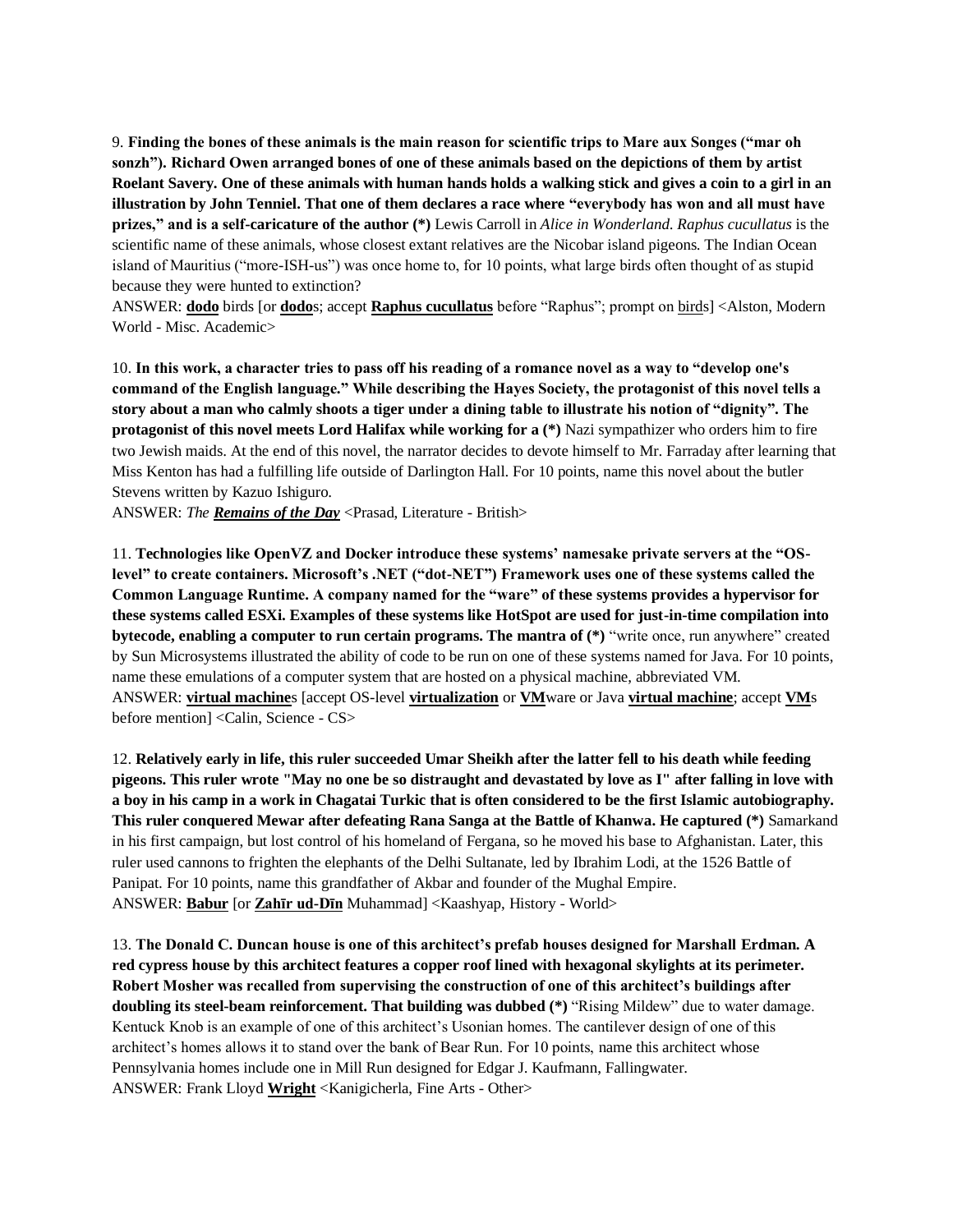14. **The results of a toeprinting assay are visualized using this technique. The extent of biotinylation can be detected by using this technique in a streptavidin mobility shift assay. Oligoclonal bands can be found in cerebrospinal fluid when using the isoelectric focusing form of this technique coupled with silver staining. Bromophenol blue is used as a loading dye in this technique to help samples to sink into their (\*)** wells. One input into this technique prepared by mixing with TAE buffer and microwaving. Standard markers in this technique are known as "ladders." Molecules in this technique move from the cathode toward the red anode through an agarose gel. For 10 points, name this procedure in which an electric field separates macromolecules by size. ANSWER: agarose gel **electrophoresis** [accept isoelectric focusing gel **electrophoresis**; accept DNA gel **electrophoresis**; accept RNA gel **electrophoresis**] <Calin, Science - Biology>

15. **This place titles a poem which implores the speaker to buy "mother of pearl and coral, amber and ebony" at "Phoenician trading stations." The speaker advises the listener to keep this place "always in your mind" in that poem, which states that it "gave you the marvelous journey" and has "nothing left to give you now". This place, which titles a poem which repeats the line "hope your road is a long one," is ruled in a different poem by an "idle king" who is tired of meting (\*)** "unequal laws unto a savage race". This location, which titles a poem by Constantine Cavafy, is ruled in a Tennyson poem by a man who pledges "to strive, to seek, to find, and not to yield." For 10 points, name this Greek island home to Odysseus. ANSWER: **Ithaca** [or **Ithaka**] <Chen, Literature - European>

16. **This writer partly inspired Edward Gibbon with a book which argues that the wealth and military prowess of the Romans weakened their civic virtue in its series of "considerations" on causes of Roman greatness and decline. This writer argued that despotism was common in Asia due to its lack of a temperate zone and that moderation was essential for aristocratic governments. The speakers of another of his books relate the "Fable of the (\*)** Troglodytes and claim that the Pope is a magician who tricks kings into believing "three are one." A pair of Islamic travellers in Europe named Rica and Uzbek appear in this author's *Persian Letters*. For 10 points, what Frenchman's book *The Spirit of the Laws* argues the division of government via separation of powers?

ANSWER: Charles-Louis de Secondat, Baron de **Montesquieu** <Kaashyap, Thought - Philosophy>

17. **An opera from this country featuring an oft-excerpted "Dance of the Peace Pipe" begins with acts set in the Ottoman Empire, Peru, and Persia. This country's genre of "musical tragedy," exemplified by an opera about Hippolytus and Aricia, was pitted against** *opera buffa* **in the "War of the Buffoons." A composer from this country nicknamed "the Great" wrote** *The Art of Harpsichord Playing.* **Slow dotted rhythms begin a style of (\*)** overture named for this country, the home of a composer that died of gangrene after striking his foot with a conducting staff. A Baroque composer from this country titles a six-part "tombeau" by Maurice Ravel. For 10 points, name this home of François Couperin and Jean-Baptiste Lully.

ANSWER: **France** (The opera composer clued is Jean-Philippe Rameau.) <Prasad, Fine Arts - Auditory>

18. **A woman who was born in this region may have belonged to a snake-worshipping cult and fought a war against Cassander. Tribes in this region such as the Molossians formed a namesake "League" during the Macedonian Wars. A ruler of this kingdom was killed while besieging Argos after a woman knocked him off his horse with a roof tile. The second most important oracle in ancient Greece was an oracle of Zeus found in this region's city of (\*)** Dodona. A ruler of this kingdom invaded Italy to protect Tarentum from Roman expansion, and after winning the Battle of Asculum, he remarked "If we are victorious in one more battle with the Romans, we shall be utterly ruined". For ten points, name this kingdom in Western Greece that was led by Pyrrhus. ANSWER: **Epirus** [or **Ḗpeiros**; or **Ápeiros**; or **Ἤπειρος**; accept **Epirote** League; accept Koinòn **Ēpeirōtôn**] <Kaashyap, History - Ancient>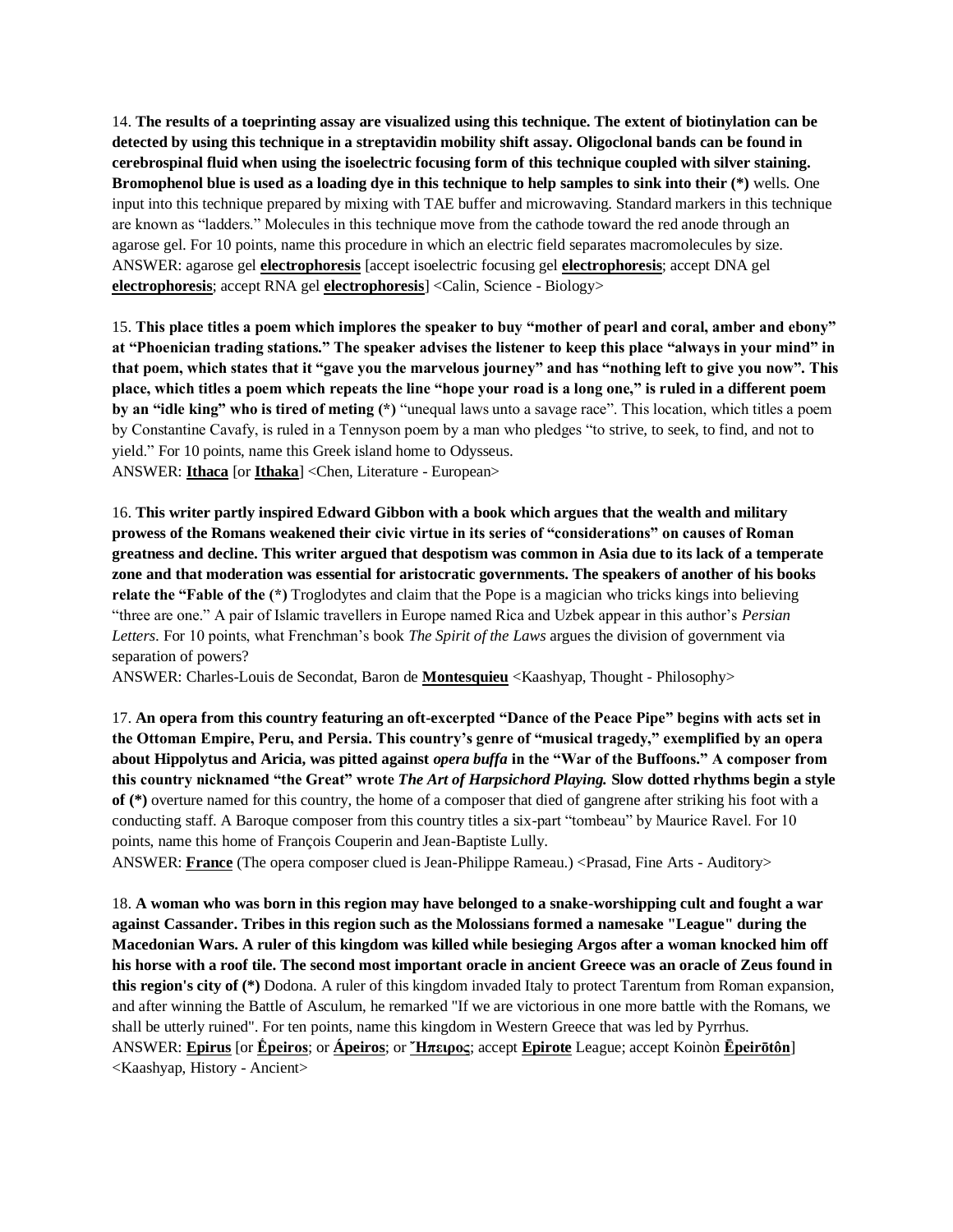19. **These substances are used to remove the photoresist from etched silicon wafer in a process known as "ashing." Deposition of an inert passivation layer occurs after using these substances in deep reactive-ion etching which can be used to create microelectromechanical systems. In industry, they are often created in a "capacitively coupled" manner by the (\*)** electric field between two metal electrodes in a reactor. A device that restricts the movement of these substances consists of a toroidal chamber with an axial magnetic field. These substances are modeled by simultaneously solving Maxwell and Navier-Stokes equations in MHD and are confined in tokamaks. For 10 points, name this "fourth state of matter" which consists of highly ionized gas. ANSWER: **plasma**s [accept **plasma** etching; prompt on ionized gases] <Paul, Science - Physics>

20. **This author wrote a short story in which a woman screams after finding a bull-whip in her wash-basin. In that story, Delia feels a "surge of pity" while sitting under a Chinaberry tree as her abusive husband Sykes dies from a snakebite. This author studied the life of the "Voodoo Queen" Marie Laveau while collecting black folk tales for an anthropological study discussed in her autobiography (\*)** *Dust Tracks on a Road*. In another novel by this author, Leafy abandons her daughter who later runs off with the mayor of Eatonville, Jody Starks. That woman is later acquitted for shooting her rabies-infected husband Tea Cake during a hurricane. For 10 points, name this author of *Their Eyes Were Watching God*.

ANSWER: Zora Neale **Hurston** (The first two clues are referring to the story "Sweat") <Xu, Literature - American>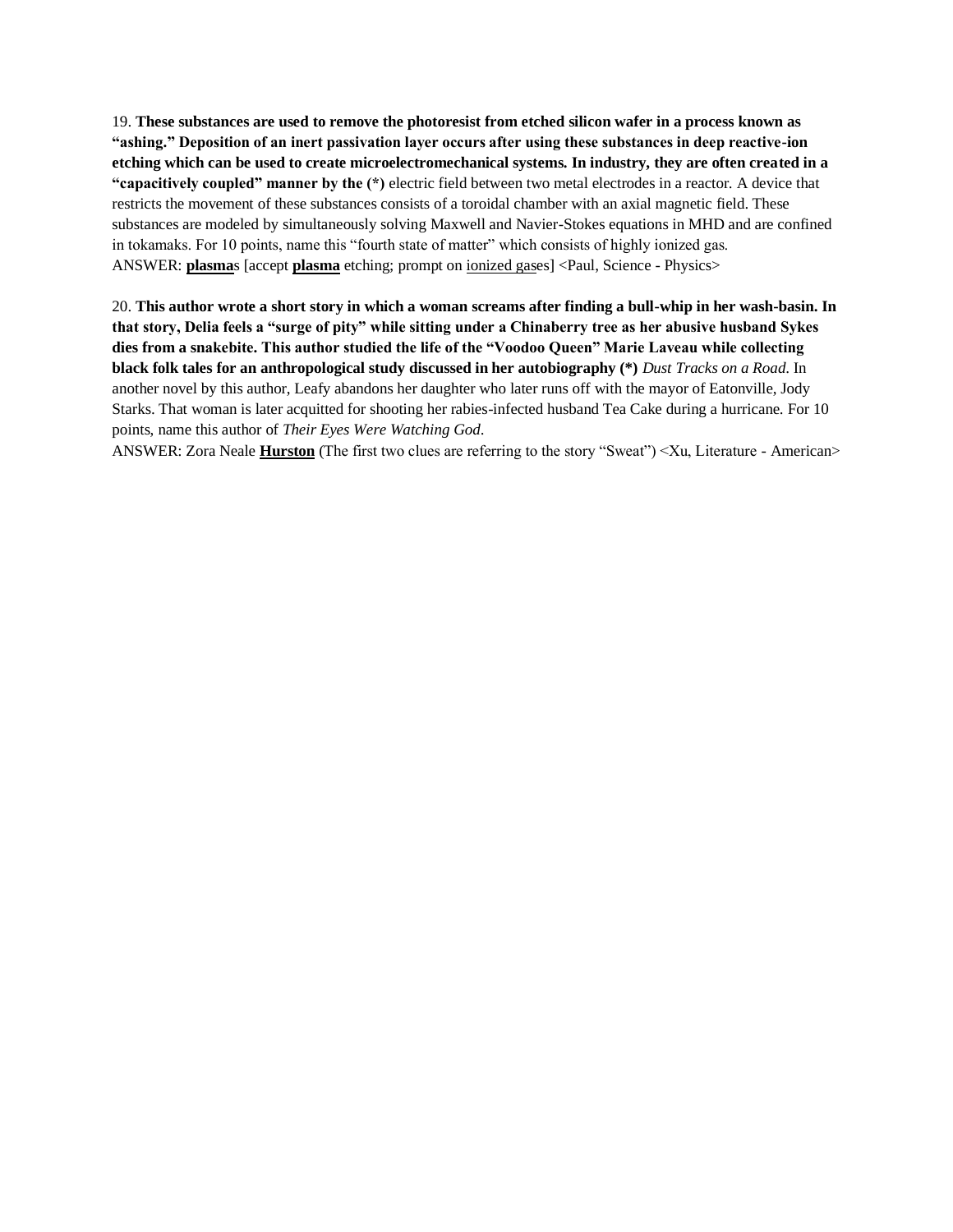# Bonuses

1. MOX fuel is an alternative to one type of this material called LEU which is used in light-water reactors. For 10 points each:

[10] Name this "enriched" nuclear fuel which contains a certain isotope with atomic mass 235.

ANSWER: enriched **uranium** [accept low-enriched **uranium**; accept **uranium**-235]

[10] Uranium enrichment is usually done with one of these devices for isotopic separation. Enrichment can be carried out using a Zippe ("zip-uh")-type one of these devices filled with hexafluoride gas.

ANSWER: gas **centrifuge** [accept Zippe-type **centrifuge**]

[10] MOX fuel usually contains plutonium mixed with this form of uranium. This form of uranium consists of the leftover uranium after enrichment and has a lower content of fissile material.

ANSWER: **depleted** uranium <Calin, Science - Chemistry>

2. After her roommate Lola hangs herself, the narrator and her friends read Lola's diary in a novel from this country titled *The Land of Green Plums*. For 10 points each

[10] Name this home country of the German-speaking author Herta Müller. A play by a writer from this country opens in an "English interior" where an "English clock strikes 17 English strokes."

#### ANSWER: **Romania**

[10] This Romanian playwright of *The Bald Soprano* also wrote a work in which the citizens of a town begin turning into the title animal in his play *Rhinoceros*.

#### ANSWER: Eugène **Ionesco**

[10] This recurring character is the only remaining human at the end of *Rhinoceros*. This character also pursues a murderer who drowns his victims by offering to show them a "picture of the colonel" in Ionesco's play *The Killer*. ANSWER: **Bérenger** <Li, Literature - European>

3. For 10 points each, name these various religions practiced by Turkic peoples:

[10] Most Turkic peoples today practice this largest of the major branches of Islam, whose name comes from a word for the broad body of orthodox Islamic customs. It is often contrasted with Shi'a Islam.

ANSWER: **Sunni** Islam

[10] Many early Turkic peoples adopted this religion, founded by a namesake prophet in the Sassanid Persian empire, which holds that a "World of Light" existed before the first creation.

#### ANSWER: **Manichaeism** [or **Manichee**s]

[10] This name is commonly given to the traditional pagan religion practiced by many Turkic peoples, as well as Mongols and some neopagan revivalists. Its name comes from the Turkic god of the great blue sky.

ANSWER: **Tengriism** [or **Tengrianism**; accept any answer which mentions the god **Tengri**] <Nathan, Belief - Religion>

4. In the presence of epinephrine, blood is diverted from these structures to other parts of the body via the cog valve. For 10 points each:

[10] Name this set of structures that are bypassed by the foramen of Panizza through a shunt. Ischiopubis muscles cause the hips to swing downwards and pull the liver down to make room for them in the "hepatic piston" method. ANSWER: **lungs**

[10] Adaptations such as the presence of the foramen of Panizza in the heart of these animals allow for prolonged submergence. Members of this order can kill prey using a death roll and it contains caimans and alligators. ANSWER: **crocodylia** [or **crocodilians**; or **crocodiles**]

[10] This crocodile native to the Indian subcontinent is one of the longest crocodiles and contains a distinctive boss at the end of its snout that may serve as a sound resonator when bubbling underwater.

ANSWER: **gharial** [or **gavial**; accept **G**avialis **gangeticus**; accept **fish-eating** crocodile; do NOT accept or prompt on "false gharial," "Malayan gharial," or "Sunda gharial"] <Calin, Science - Biology>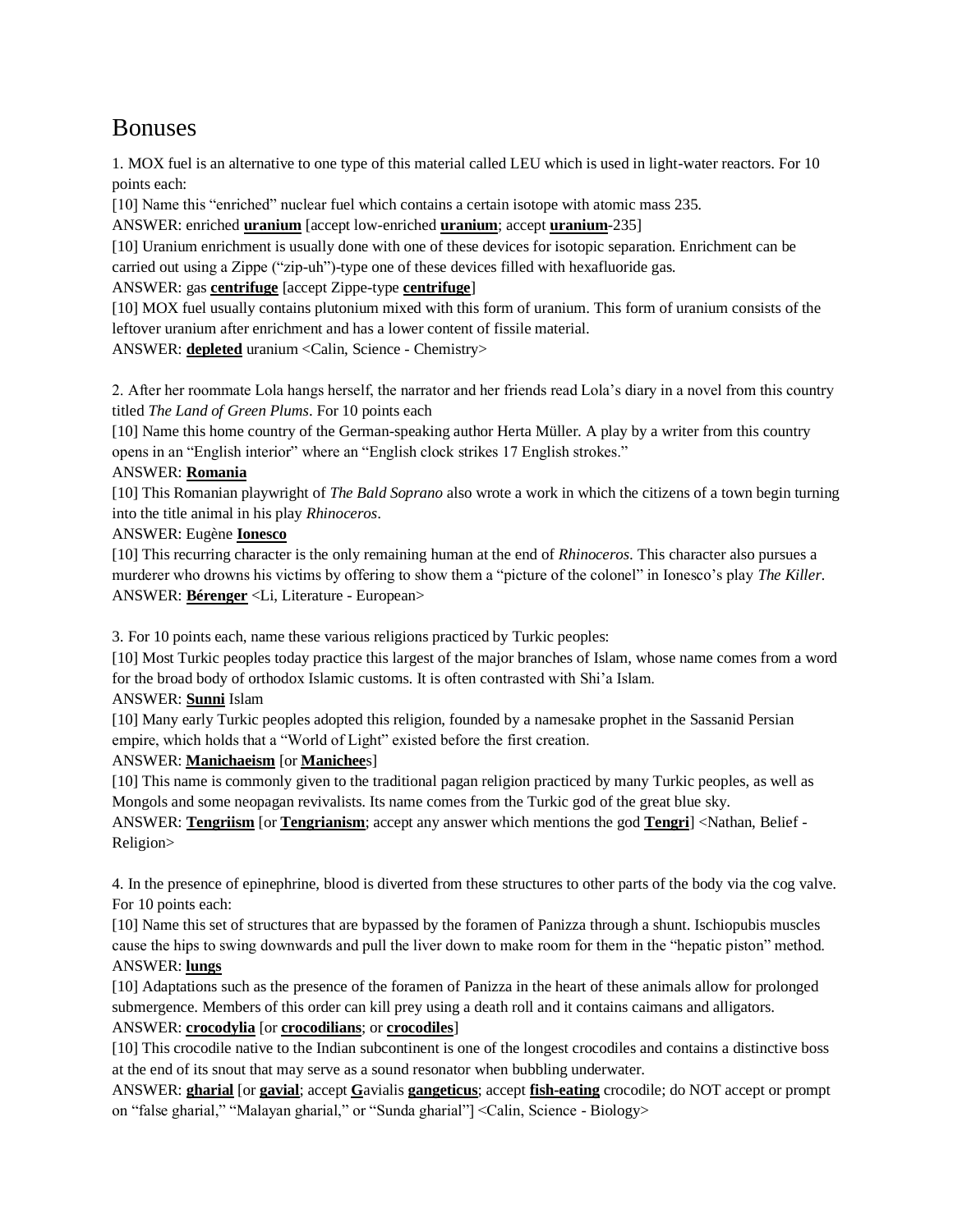5. The fourth one of these pieces is said to have been inspired by the poem "The Three Budrys" by Adam Mickiewicz. For 10 points each:

[10] Name this set of four piano works by Frederic Chopin. The first one, in G minor, begins with a striking Neapolitan sixth arpeggio.

ANSWER: Frederic Chopin's **ballade**s

[10] This composer wrote his four Opus 10 piano ballades at the same time he began his long-lasting friendship with Clara Schumann. This composer of the *German Requiem* also wrote a famous lullaby.

#### ANSWER: Johannes **Brahms**

[10] This French composer wrote a Chopin-influenced Opus 19 piano ballade in F-sharp, as well as thirteen piano nocturnes. His best-known piano work is likely his *Dolly Suite* for piano four-hands. ANSWER: Gabriel **Fauré** <Prasad, Fine Arts - Auditory>

6. In 1998, this country began holding "National Sorry Day" on May 26th to remember the lives of peoples who were mistreated by colonial settlers and the government. For 10 points each:

[10] Name this country where aboriginal children between 1900 to 1970 are referred to as the Stolen Generation. ANSWER: **Australia** [or Commonwealth of **Australia**]

[10] Australia's government defines Aborigines as distinct from an indigenous group named for this strait, which separates Papua New Guinea and Queensland's Cape York Peninsula.

ANSWER: **Torres** Strait

[10] Most of the population of this historical region within Australia's Northern Territory consists of Aborigines, many of whom live in "oustations" and are part of the Yolngu people. This region, named for a Dutch city, juts into the Gulf of Carpentaria west of Cape York.

ANSWER: **Arnhem** Land <Nathan, Modern World - Geography>

7. Of the hundreds of exploding balloons sent by this group to the U.S., only one managed to cause any damage, landing in Oregon and killing several schoolchildren who checked it out. For 10 points each:

[10] Name this group within the Epidemic Prevention and Purification Department. A guy actually named Colonel Sanders brought it to the attention of Douglas MacArthur, who pardoned its leader in exchange for scientific data. ANSWER: **Unit 731** [or **Nana-san-ichi Butai**, or Manchu **Detachment 731**, or **731 Regiment**, or **Ishii Unit**]

[10] Unit 731 got most of its data by experimenting on live civilians in this region of Northeast China, which was then controlled by a Japanese puppet government. This region's namesake people founded the Qing dynasty.

ANSWER: **Manchuria** [or **Manchukuo**; prompt on Dongbei]

[10] Similarly, the U.S. worked to acquire German scientific data after the war through this initiative, which brought hundreds of ex-Nazi scientists such as Werner von Braun to the U.S.

ANSWER: Operation **Paperclip** <Alston, History - World History>

8. This woman describes "learning peacefulness, lying by myself quietly" as she prepares to be operated on in her poem "Tulips". For 10 points each:

[10] Name this poet who described a "man in black with a Meinkampf look "in her poem "Daddy".

ANSWER: Sylvia **Plath**

[10] Sylvia Plath was associated with this style of poetry whose writers often addressed topics such as mental illness in a personal manner. Another poet from this movement, Robert Lowell, describes being hospitalized in his poem "Waking in the Blue".

ANSWER: **Confessional** poetry [or **Confessionalism**]

[10] This other confessional poet narrated his failing relationship with his daughter following his divorce in his Pulitzer-winning collection *Heart's Needle*.

ANSWER: William De Witt **Snodgrass** <Xu, Literature - American>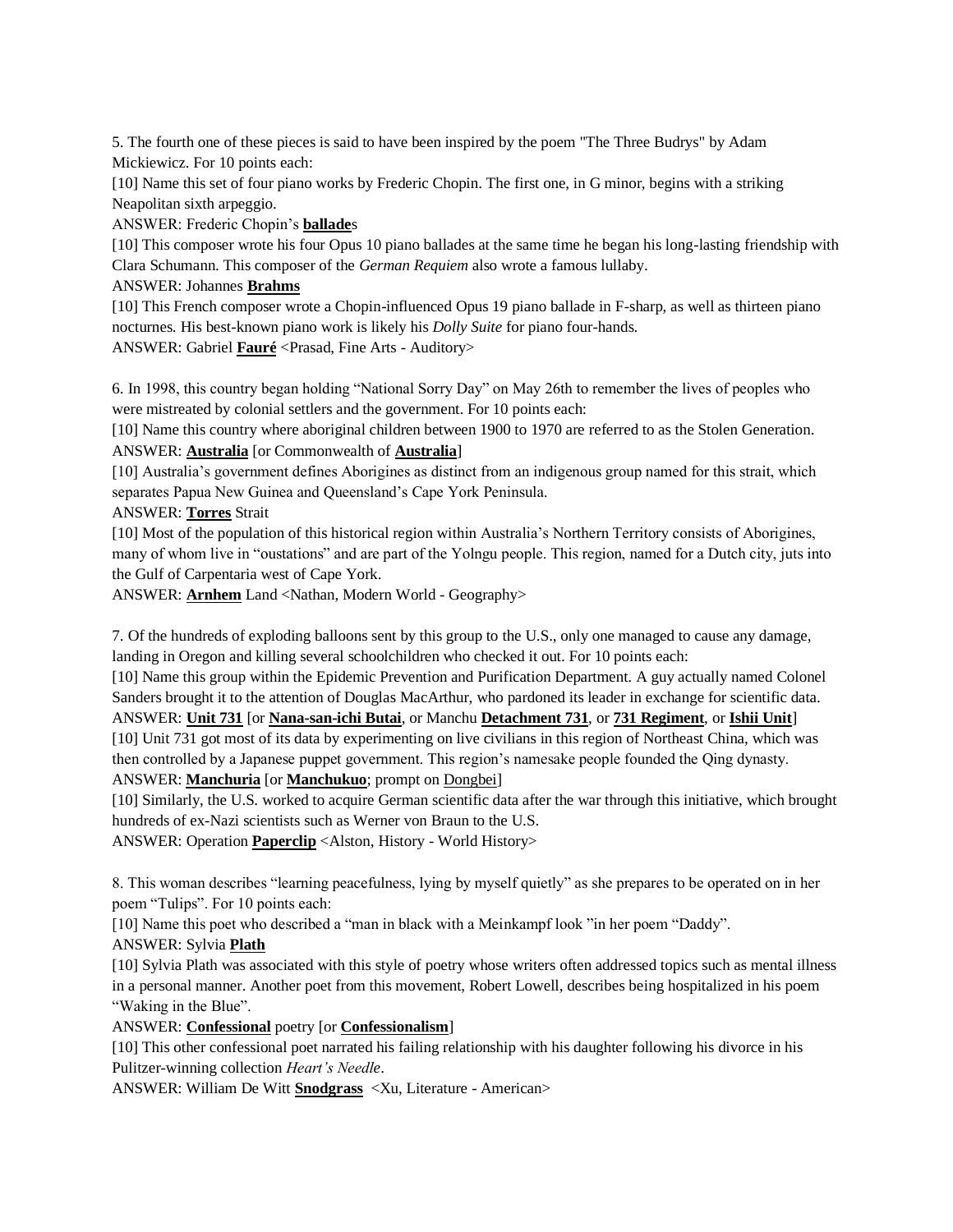9. This realm's inhabitants were all put to sleep with magic needles, allowing Väinämöinen ("vey-neh-moy-nen") to make off with a magical mill called the Sampo. For 10 points each:

[10] Name this cold northern realm ruled by the witch Louhi ("loh-oo-hee") in the *Kalevala*.

ANSWR: **Pohjola** ("poh-HYOL-ah")

[10] Pohjola is sometimes regarded as representing the land of these people's northern neighbors, the Sámi. The *Kalevala* is a collection of folklore from people of this Northern European ethnicity.

#### ANSWER: **Finn**s [or **Finnish** people]

[10] This other character from the *Kalevala* journeys to Pohjola to woo the daughter of Louhi. In a story depicted in music by Jean Sibelius, he dies while attempting to kill a sacred swan in Tuonela, causing a magical comb to gush blood.

#### ANSWER: **Lemminkäinen** [accept *Lemminkäinen Suite*] <Kaashyap, Belief - Mythology>

10. In one work, a discussion of these phenomena is discussed immediately following a section on rule-following in a book that illustrates their use in namesake "games." For 10 points each:

[10] Name these phenomena explored in *Philosophical Investigations*. A thought experiment about the "private" type of this phenomena uses the example of a man who writes "S" in his calendar when he feels a sensation.

ANSWER: **languages** [prompt on "speech" or "writing" with "what are these examples of?"]

[10] *Philosophical Investigations* was written by this philosopher who also wrote *Tractatus Logico-Philosophicus.*  ANSWER: Ludwig **Wittgenstein**

[10] Philosophical Investigations was edited with the help of this woman. This woman's work *Modern Moral Philosophy* which introduced contemporary virtue ethics and coined the term "consequentialism". ANSWER: G. E. M. **Anscombe** <Nathan, Thought - Philosophy>

11. This man was able to capture the city of Pataliputra after hearing a mother scolding her child. For ten points each:

[10] Name this father of Bindusara who overthrew the Nanda dynasty to found his own empire.

#### ANSWER: **Chandragupta** Maurya

[10] This advisor to Chandragupta Maurya wrote the political treatise *Arthashastra*. His attempts to make Chandragupta immune to poison led to the death of the king's wife.

ANSWER: **Chanakya** [or **Kautilya**]

[10] This other Mauryan emperor converted to Buddhism after the Kalinga War, and was known for building stupas. ANSWER: **Ashoka** the Great <Kaashyap, History - Ancient>

12. The Darwin term in the correction to this phenomenon is interpreted as a "smearing" caused by the rapid trembling motion of the electron in *zitterbewegung*. For 10 points each:

[10] Name this splitting of spectral lines due to relativistic corrections to the Schrödinger equation. This

phenomenon also names a constant with an approximate value of 1 over 137, symbolized alpha.

#### ANSWER: **fine structure** [accept **fine-structure** constant]

[10] The Darwin term can be applied to the fine structure corrections to the spectrum of this system, which consists of an electron in orbit around a proton.

#### ANSWER: **hydrogen** atom [or **H**]

[10] This other effect is also responsible for the fine structure of hydrogen, which arises due to the intrinsic angular momentum of electrons interacting with the magnetic field generated.

ANSWER: **spin-orbit** coupling [or **spin-orbit** interaction] <Calin, Science - Physics>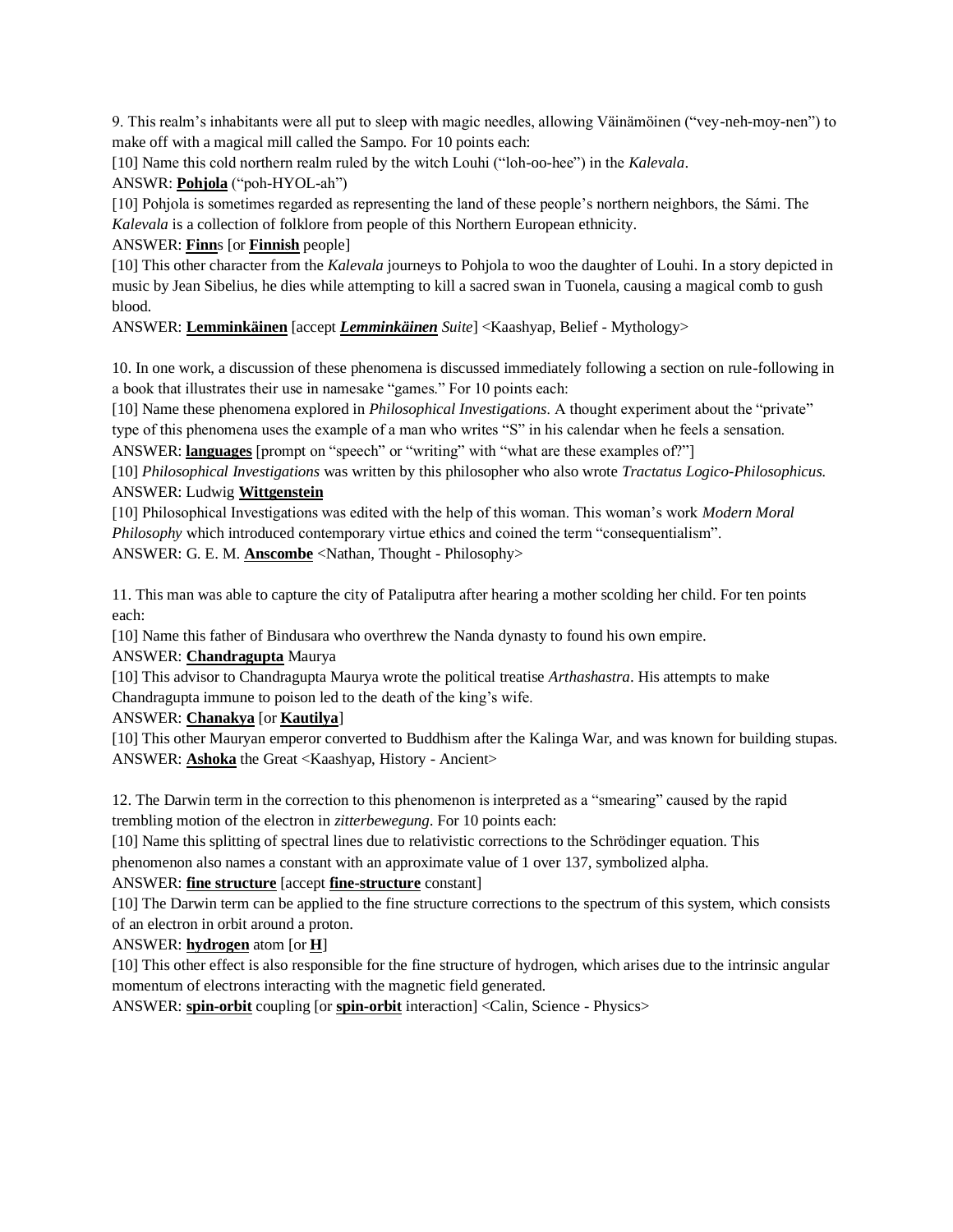13. Answer some questions about literary adaptations of works by the Brontë sisters. For 10 points each: [10] This prequel to Jane Eyre was written by Jean Rhyss and is set on a plantation in Jamaica. The protagonist of this novel, Antoinette Cosway, slowly becomes the "madwoman in the attic" after marrying the Englishman. ANSWER: *Wide Sargasso Sea*

[10] This character appears at the end of *Wide Sargasso Sea* after Mrs. Eff hires her to look after Antoinette. In *Jane Eyre*, this servant is charged with watching over Bertha Mason.

ANSWER: **Grace Poole** [accept either underlined name]

[10] Maryse Condé was inspired by Emily Brontë to write *Windward Heights*, a novel in this language. Healthcliff's love for Catherine is discussed in an essay in this language, *The Rebel*, written by Albert Camus.

#### ANSWER: **French**

<Chen, Literature - World>

14. This work argues that in the title location, "it is the opulent classes who frequently look upon the law with suspicion". For ten points each:

[10] Name this work that considers the "common point of departure" a key origin of the title form of government. ANSWER: *On Democracy in America* [accept *De La Démocratie en Amérique*]

[10] This French author wrote *Democracy in America*. He was originally sent to the US to study its prison system. ANSWER: Alexis de **Tocqueville**

[10] This other Tocqueville book contends that the anti-clerical rhetoric of the French Revolution was not due to a dislike for religion, but was rather caused by the desire to tear down all symbols of the monarchy.

ANSWER: *The Old Regime and the Revolution* [accept *L'Ancien Régime et la Révolution*] <Kaashyap, Thought - Social Science>

15. Joan Miró was inspired to create his *Grans Rupestres* series of etchings after viewing one of these works. For 10 points each:

[10] Name these works that Abbé Breuil studied in Altamira. Another of these artworks is known as the Polychrome Ceiling for its vibrant pigments.

ANSWER: **cave paintings** [accept equivalents like **cave drawings** or **cave art**]

[10] El Castillo Cave contains a gallery of these objects stenciled on the wall in red ochre. Jackson Pollock imitated cave artists by using these objects to sign the top of his painting *Lavender Mist*.

ANSWER: **hand**prints

[10] This Spanish artist mimicked the style of prehistoric drawings in a series of eleven lithographs that depict a bull in stages of increasing minimalism. The head of a bull also appears in this man's painting *Guernica*. ANSWER: Pablo **Picasso** <Li, Fine Arts - Visual>

16. Several presidents have maintained a "winter White House" in Florida. For 10 points each:

[10] Harry S Truman vacationed in the "Little White House" in this Florida city, which names a 1948 "Agreement" between the branches of the newly-created Department of Defense.

#### ANWER: **Key West** [accept **Key West** Agreement]

[10] Circus owner John Ringling bought a mansion in near Sarasota for this president where he presumably would have vacationed with his mistress Nan Britton had he not died in office first.

ANSWER: Warren Gamaliel **Harding**

[10] This resort owned by Donald Trump was built for Marjorie Merriweather Post before being sold in 1985. In 2017, Xi Jinping was greeted at a presidential meeting in this place.

ANSWER: **Mar-a-Lago** <Jaishanker, History - American>